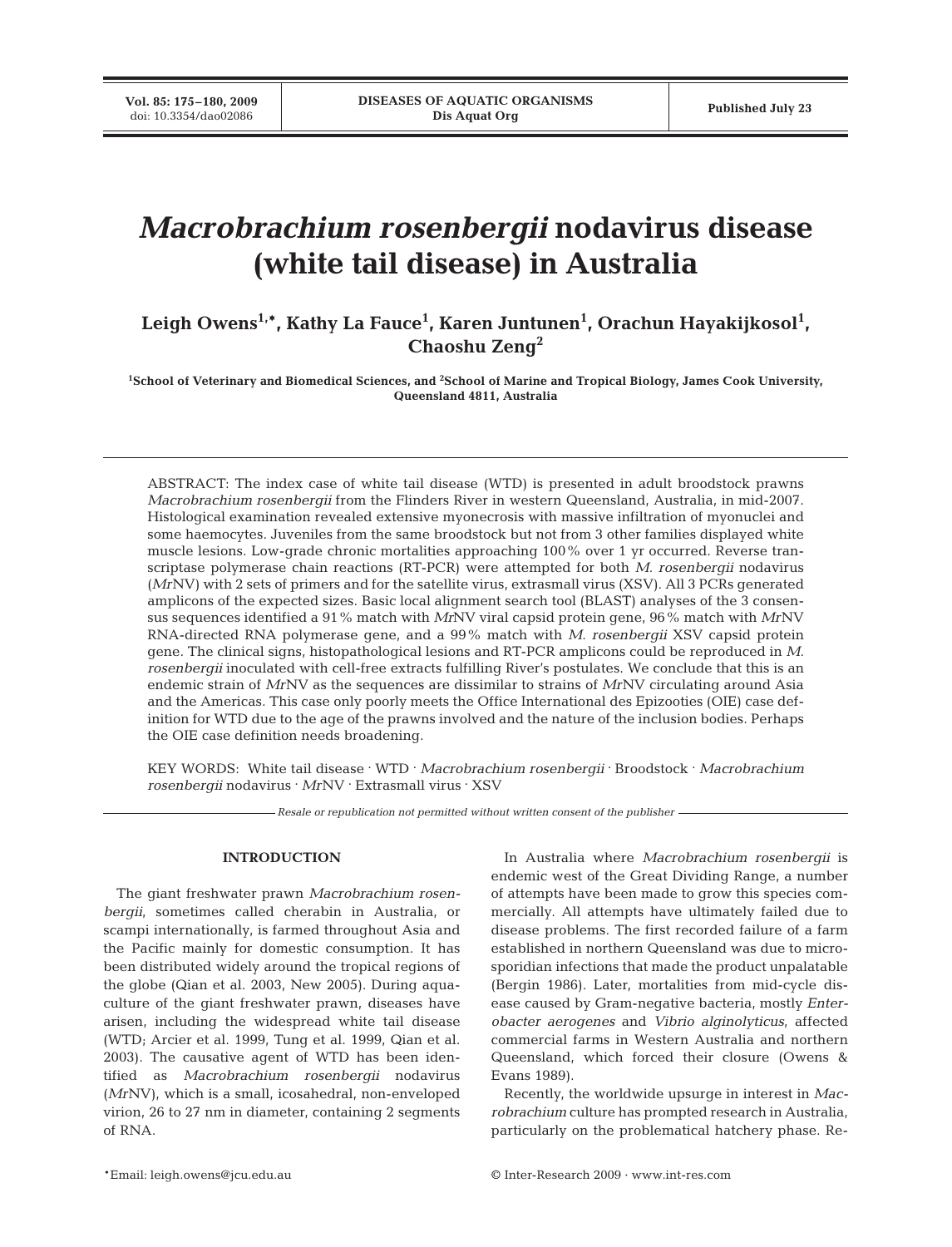cent analysis of 18S rRNA gene sequences suggested that *M. rosenbergii* can be divided into 'eastern' and 'western' lineages separated by the Huxley's Line biogeographic barrier (De Bruyn et al. 2004). Based on these findings, Australian *M. rosenbergii* belong to the 'eastern form' and differ from the widely cultured 'western form'. The research further found that within Australia, *M. rosenbergii* distributed throughout the northern tropical and sub-tropical regions could be further categorised into 4 genetically distinguished lineages (Lineages I to IV; De Bruyn et al. 2004).

Wild broodstock belonging to Lineage II were sourced from the Flinders River area of western Queensland and were used to establish 4 families in hatchery facilities at James Cook University. Adults of one family started to display white muscle and mortalities during the cold winter months. Incidental observations suggested that nearly all broodstock infected with WTD died. However, for early juveniles that showed minor WTD symptoms, which subsequently subsided, their continued growth was reduced substantially compared to normal juveniles. Here we describe the histopathology, experimental infections, incorporating reverse transcriptase polymerase chain reaction detection of *Mr*NV and genome sequencing.

#### **MATERIALS AND METHODS**

**Source of** *Macrobrachium rosenbergii* **broodstock.** Wild broodstock were collected from the Flinders River system and its tributaries, near the Gulf of Carpentaria region (17° 52.522' S; 140° 46.837' E), Queensland, Australia. Samples of the prawns were sent to Queensland University of Technology, Brisbane, Australia, for lineage identification and were confirmed to belong to Lineage II from the rivers flowing into the Gulf of Carpentaria (De Bruyn et al. 2004). Broodstock were held in several 2500 l tanks subject to ambient changes in temperature.

**Histology.** The cephalothoraxes of all prawns were prepared for histology by splitting laterally. The cephalothoraxes were placed in Davidson's fixative for 48 h, and the tail of each prawn was stored in 95% ethanol for RT-PCR. After 48 h, fixed tissues were transferred to 70% ethanol and processed for histology using standard methods before being embedded in paraffin wax. Sections were cut at 5 µm and stained with Mayer's haematoxylin and eosin. Special stains including methyl-green pyronin, Feulgen's and phloxine tartrazine were used to check for inclusion bodies. Light microscopy (Olympus E C microscope) was used to view the sections. Photographs were taken using an Olympus Camedia 5.0 Megapixel Digital Camera with a C-5050 zoom.

**Preparation of inoculum.** Tail muscle tissues from the index case of *Macrobrachium rosenbergii* WTD were homogenised in phosphate-buffered saline (PBS) in a stomacher bag with a hammer. The homogenate was partial clarified by centrifugation at  $7000 \times q$  in an Eppendorf 5424 centrifuge. A 0.45 µm syringe filter was then used to make a cell-free extract.

**RNA extraction.** Total RNA was extracted from tail muscle of 10 prawns from the diseased family and from experimental prawns using the SV Total RNA Isolation System (Promega) according to the manufacturer's instructions, and RNA was used immediately for reverse transcription-polymerase chain reaction (RT-PCR).

**RT-PCR.** As the histopathology was consistent with WTD (see 'Results' below) and not consistent with other viruses found naturally or experimentally in *Macrobrachium* spp., PCRs targeted only *Mr*NV and extra small virus (XSV). cDNA was synthesised using the SuperScript III First-Strand Synthesis System for RT-PCR (Invitrogen). cDNA was amplified using *Mr*NV primers described by Sri Widada et al. (2003) and Yoganandhan et al. (2006) and for XSV by Sri Widada et al. (2004). The sequence of Sri Widada et al.'s (2003) oligonucleotide primers were forward (1A775) 5'-CCA CGT TCT TAG TGG ATC CT-3' and reverse (1B690) 5'-CGT CCG CCT GGT AGT TCC-3'. The oligonucleotide primers from Yoganandhan et al. (2006) were *Mr*NV (no name) forward 5'-GAT ACA GAT CCA CTA GAT GAC C-3' and *Mr*NV (no name) reverse 5'-GAC GAT AGC TCT GAT AAT CC-3', whilst the XSV primers from Sri Widada et al. (2004) were (XS-1) forward 5'-GGA GAA CCA TGA GAT CAC G-3' and (XS-5) reverse 5'-CTG CTC ATT ACT GTT CGG AGT C-3'.

Each PCR mixture contained 1× *Taq* buffer (750 mM Tris-HCl pH 8.8, 200 mM [NH<sub>4</sub>]<sub>2</sub>SO<sub>4</sub>, 0.1% Tween 20), 2.5 mM MgCl<sub>2</sub> 0.75 U Taq polymerase (MBI Fermentas), 200 µM each dNTP, 50 pmol of each primer and 20 to 50 ng of DNA template. The PCR volume was adjusted with sterile distilled water to a final volume of 25 µl. Amplification was performed in an Eppendorf Mastercycler Gradient Thermocycler with a PCR profile consisting of an initial 94°C for 7 min, 35 cycles at 94°C for 45 s, 55°C for 45 s and 72°C for 1 min, and 5 min at 72°C on the last cycle. The PCR products were analysed by electrophoresis in 1.0% agarose gels containing  $0.5 \mu g$  ml<sup>-1</sup> ethidium bromide.

**Cloning and sequencing.** RT-PCR amplicons were purified from agarose gels using the Wizard® SV Gel and PCR Clean-Up System (Promega), ligated directly into the pGEM-T® Easy Vector (Promega) and transfected into *Escherichia coli* JM 109 cells. Blue/white screening was used to identify *E. coli* cells containing recombinant plasmids that were purified from 4 white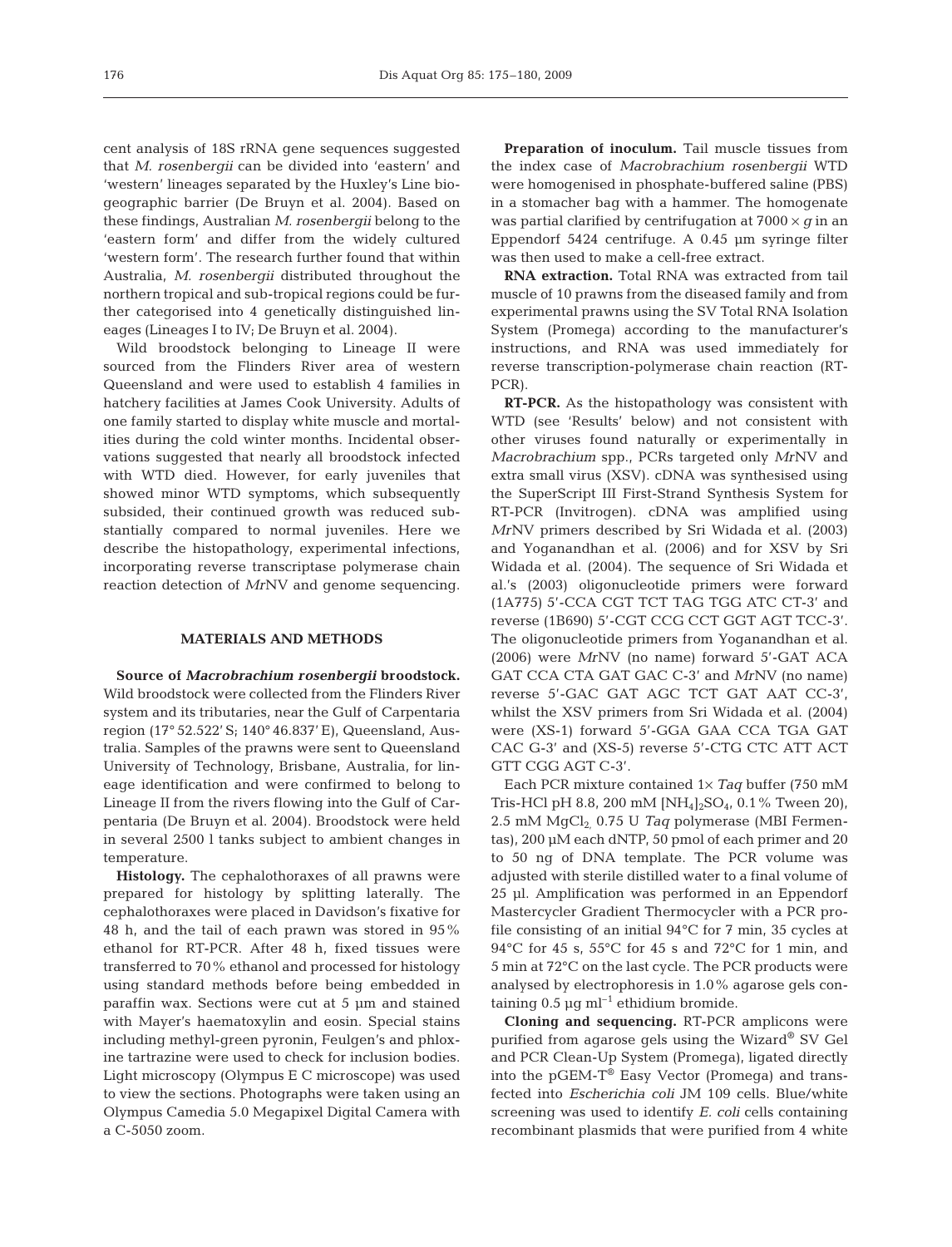colonies using the Wizard® Plus SV Minipreps DNA Purification System (Promega), according to the manufacturer's instructions. Plasmid DNA was digested with *Spe*I, followed by electrophoresis in 1.0% agarose gels to screen for DNA inserts. Plasmids containing DNA inserts were sent to Macrogen Inc. for sequencing using M13 universal primers. Three forward and 3 reverse sequencing reactions were performed on each clone. Sequencher™ software (Gene Codes Corporation) was used to analyse and align overlapping sequences for each clone. Sequence results were compared to the GenBank database using the basic local alignment search tool (BLAST) at the National Center for Biotechnology Information (NCBI) (www.ncbi.nlm. nih.gov/).

The 861 nucleotides (nt) consensus sequence for *Mr*NV using Sri Widada et al.'s (2003) primers was generated from 12 overlapping reads. With Yoganandhan et al.'s (2006) primers, the 682 nt consensus sequence was generated from 5 reads. The 508 nt consensus sequence for XSV using Sri Widada et al.'s (2004) primers was from 8 reads. *Mr*NV sequences from GenBank were trimmed to be the same number of nt as the Australian isolate, and ClustalW2 with a neighbour-joining algorithm was then used to produce the phylograms.

**Experimental infections.** Juvenile *Macrobrachium rosenbergii* approximately 3 to 4 cm in length and 2 g in weight were obtained from one uninfected family at the Marine & Aquaculture Research Facilities Unit (MARFU), James Cook University. Prawns were divided at random into 3 treatment groups: (1) control, (2) per os exposure, and (3) inoculated, each with 3 replicates of 10 prawns. Water exchanges were undertaken daily to maintain water quality.

Control prawns were fed only commercial pelleted food. After being starved for 24 h, prawns in the feed exposure were fed muscle tissue of an individual displaying WTD clinical signs at 5% of body weight on Day 0 and fed thereafter on pelleted food. For the inoculated treatment, the cell-free extract was diluted with PBS, and 25 µl were inoculated intramuscularly into the first abdominal segment. The experiment was terminated on Day 30 post injection.

Statistical analysis was undertaken using the Statistical Package for the Social Sciences version 14 with a 1-way analysis of variance (ANOVA) conducted after testing for normality. The significance level was set at  $p < 0.05$ .

#### **RESULTS**

Inoculated *Macrobrachium rosenbergii* and, to a lesser extent, fed prawns developed the same gross clinical signs consistent with WTD (Fig. 1). Prawns from



Fig. 1. *Macrobrachium rosenbergii.* Gross signs of white tail disease in a juvenile on Day 25 after injection with a cell-free extract



Fig. 2. *Macrobrachium rosenbergii.* Normal abdominal muscle of a control (scale bar =  $125 \text{ }\mu\text{m}$ )

the uninfected family possessed normal muscle tissues (Fig. 2). The index case adults had extensive myonecrosis with massive infiltration of myonuclei and some haemocytes (myositis; Figs. 3 to 5). Similarly, prawns fed infected tissue and prawns injected with muscle extract showed the same myonecrosis of the tail and myositis. Approximately half (10/25 fed and 15/23 inoculated) of the exposed prawns showed mostly limited



Fig. 3. *Macrobrachium rosenbergii.* Cellulitis in abdominal muscles of index case broodstock (scale bar =  $250 \text{ }\mu\text{m}$ )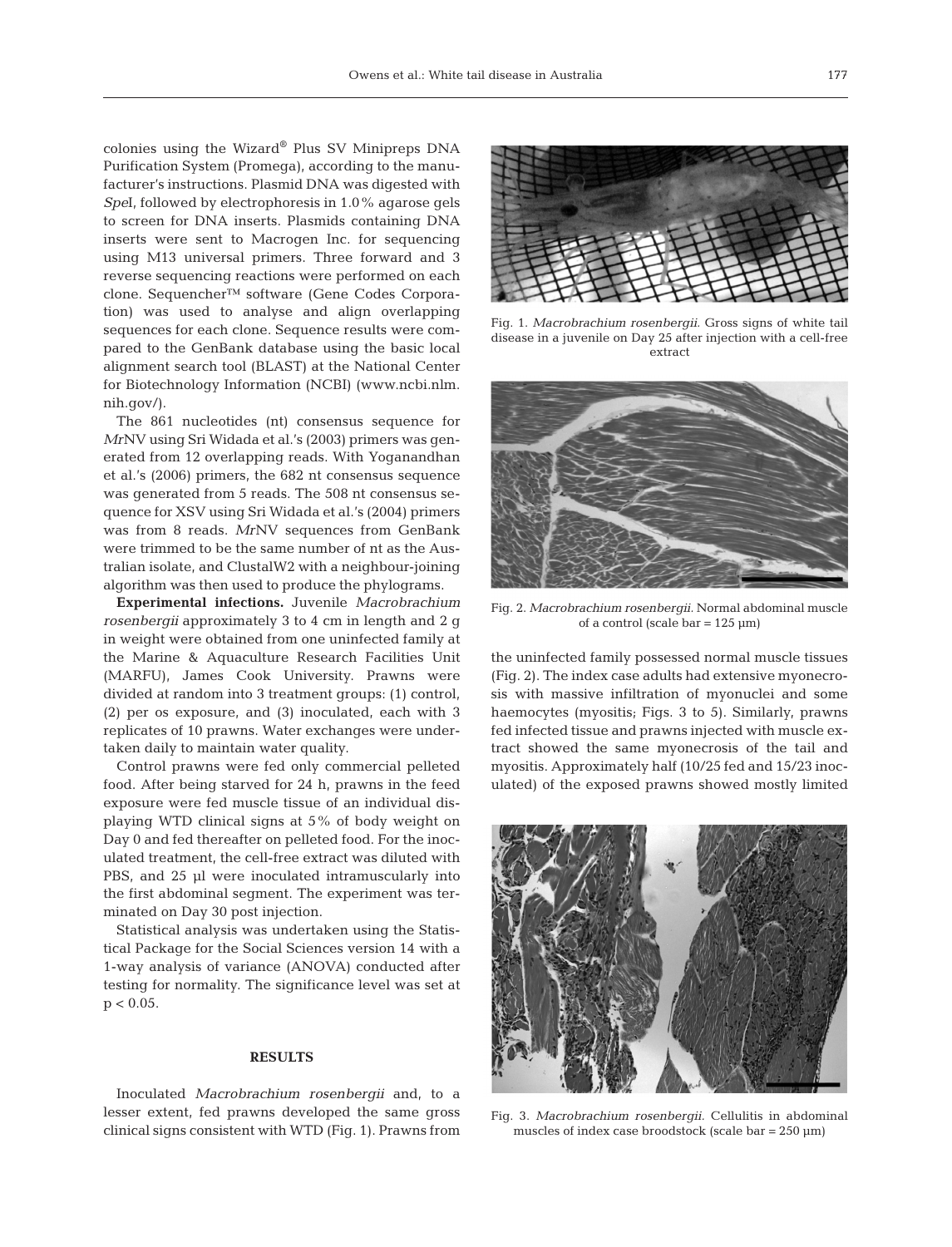

Fig. 4. *Macrobrachium rosenbergii.* Myonecrosis and myolitis of abdominal muscles of index case broodstock (scale  $bar = 50 \mu m$ 



Fig. 5. *Macrobrachium rosenbergii.* Myonecrosis and myolitis of abdominal muscles of the index case broodstock (scale  $bar = 50 \text{ µm}$ ). Inclusion bodies of unknown significance were present in many of the haemocytes (arrows)

muscle necrosis and myositis but some displayed extensive areas of lesions. With methyl green pyronin, nuclear debris stained green whilst some cytoplasmic inclusion bodies stained pink (pyroninophilic; data not shown).

When the challenge experiment was finalised at 30 d, the control prawns had the highest survival (90%, 27/30), while the per os exposed prawns had slightly lower survival at (83%, 25/30) and the injected prawns had the lowest survival (77%, 23/30). However, these differences between exposure treatments were not significant  $(p > 0.05)$ . As prawns

that died were cannibalised with only the exoskeleton being found the next morning, histology and RT-PCR were not possible on these remains. Of interest, approximately 400 juvenile *Macrobrachium rosenbergii* displaying WTD in a holding tank slowly perished over 12 mo.

All RT-PCRs produced amplicons of approximately the size expected (see below). Seven of 10 progeny were positive with the Sri Widada et al. (2003) primers for *Mr*NV; 6/10 of the same prawns were positive with the Yoganandhan et al. (2006) primers and 5/10 of the same prawns were positive for the XSV (Fig. 6).

The 861 nt viral capsid protein gene (RNA-2) consensus sequence obtained from the PCR amplicons produced with the Sri Widada et al. (2003) primers (expected size 859 nt) had 91.0% identity to *Mr*NV from the French West Indies and 90.9% identity to *Mr*NV from China (the highest 2 matches in BLAST searches; Table 1). This sequence for the Australian isolate of *Mr*NV has been logged in GenBank (accession FJ379531). The 682 nt RNA polymerase gene (RNA-1) consensus sequence (GenBank FJ379530) obtained from the PCR amplicons using Yoganandhan et al.'s (2006) primers (expected size 681 nt) for a different part of the genome had 95.9% identity to *Mr*NV from India and 95.6% identity to *Mr*NV from the French West Indies. The 508 nt consensus sequence (GenBank FJ379532) obtained from the PCR amplicons for XSV with Sri Widada et al.'s (2004) primers (expected size 507 nt) had 99.4% identity to XSV from 2 separate XSV sequences from Thailand.

The phylograms gave similar results in that the Australian isolate of *Mr*NV is the most distant from all other isolates with both the sequences of the RNAdependent RNA polymerase gene (Fig. 7a) and the capsid gene (Fig. 7b). Due to how concurrent nt changes are weighted in ClustalW, the phylogenetically closest isolate to the Australian isolate was from China (AY231436, AY231437).

# M 12 3 4 5 6 7 8 910 M 1 2 3 4 5 6 7 8 9 10



Fig. 6. *Macrobrachium rosenbergii.* RT-PCR amplicons of 10 randomly selected juvenile progeny from infected broodstock for *M. rosenbergii* nodavirus (*Mr*NV) using the primers of Yoganandhan et al. (2006). Lanes labelled M contain the 250 nucleotide (nt) ladder markers (Fermentas). Sizes of the amplicons are marked. Left half of the gel depicts amplicons using primers for *Mr*NV; right half of the gel depicts amplicons using primers for extra small virus produced by the primers of Sri Widada et al. (2004)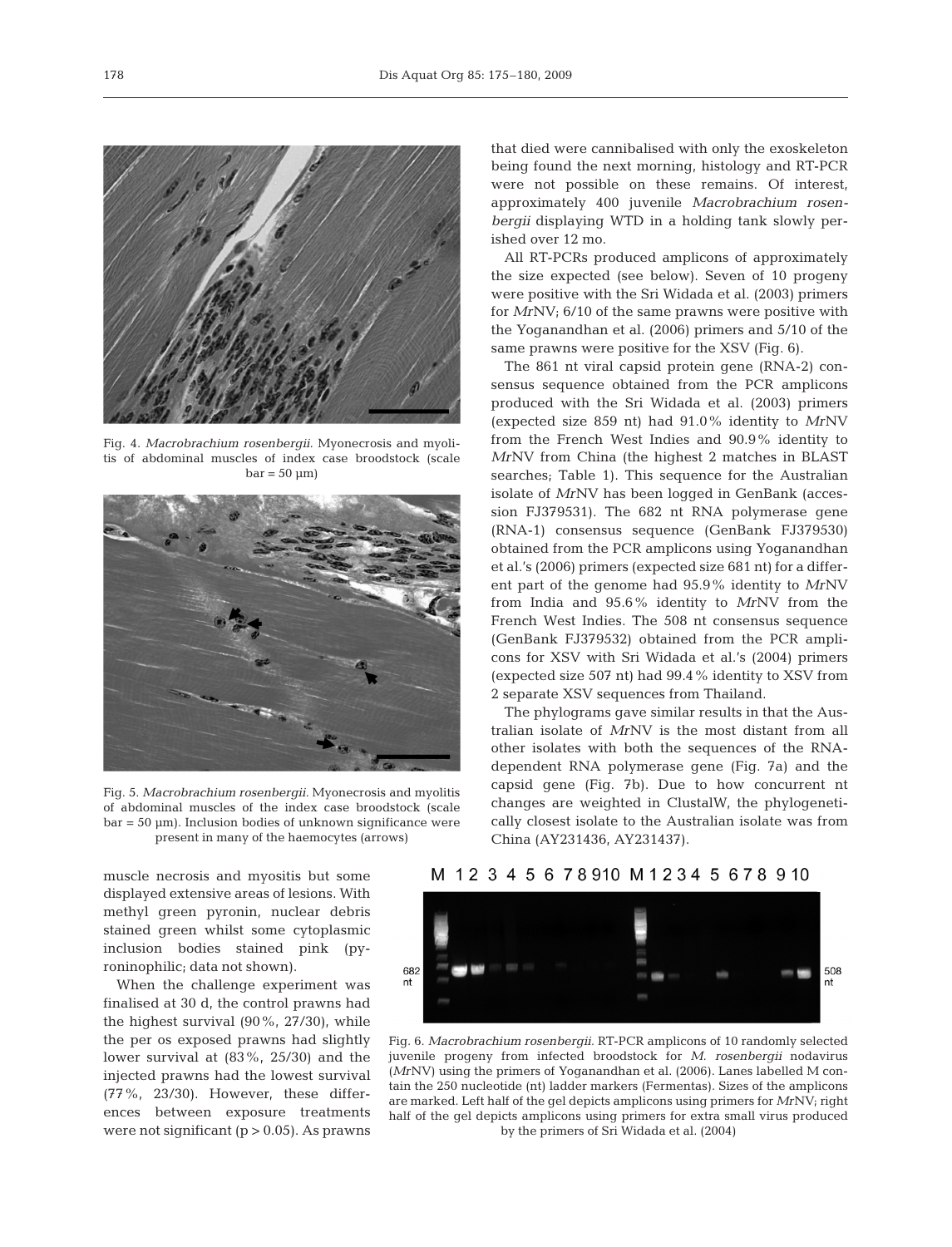

| Primer set                                                                                                                                                     | Location                  | Accession no.      | Description                                                                                          | Identity $(\% )$ |
|----------------------------------------------------------------------------------------------------------------------------------------------------------------|---------------------------|--------------------|------------------------------------------------------------------------------------------------------|------------------|
| Sri Widada et al.<br>(2003)                                                                                                                                    | <b>French West Indies</b> | AY222840.1         | Macrobrachium rosenbergii nodavirus segment<br>RNA-2, complete sequence                              | 91.04            |
|                                                                                                                                                                | China                     | AY231437.2         | Macrobrachium rosenbergii nodavirus capsid<br>protein gene, complete coding sequence                 | 90.89            |
| Yoganandhan et al.<br>(2006)                                                                                                                                   | India                     | DQ146969.1         | Macrobrachium rosenbergii nodavirus RNA-<br>directed RNA polymerase gene, partial coding<br>sequence | 95.92            |
|                                                                                                                                                                | French West Indies        | AY222839.1         | Macrobrachium rosenbergii nodavirus segment<br>RNA-1, complete sequence                              | 95.58            |
| Sri Widada et al.<br>(2004)                                                                                                                                    | Thailand                  | EU150133.1         | Macrobrachium rosenbergii XSV isolate M23<br>capsid protein gene, complete coding sequence           | 99.38            |
|                                                                                                                                                                | Thailand                  | EU150132.1         | Macrobrachium rosenbergii XSV isolate M308<br>capsid protein gene, complete coding sequence          | 99.38            |
| WestIndies NC005094<br>a<br>Australia_FJ379531<br>China AY231436<br>India DQ146969<br>Taiwan DQ521574<br>Taiwan DQ459208<br>Taiwan DQ459207<br>Taiwan DQ459206 |                           |                    |                                                                                                      |                  |
| WestIndies_NC005095<br>b<br>Thailand_EU150128<br>Thailand EU150129<br>Thailand EU150127<br>Thailand DQ189990                                                   | China_AY231437            | Australia FJ379530 |                                                                                                      |                  |

Fig. 7. Phylograms of the sequence the Australian isolate of *Macrobrachium rosenbergii* nodavirus (*Mr*NV) compared to other isolates of *Mr*NV using both sequences from RNA-1 (a) 861 nt and RNA-2 (b) 692 nt. Phylograms were produced by ClustalW2

The RT-PCR results for prawns from the experimental infections were poor, and only 2 inoculated and 1 fed prawn of the 48 exposed prawns that remained generated PCR amplicons using the primers from Yoganandhan et al. (2006). All of the 27 control prawns remaining alive were negative by RT-PCR and histology for evidence of *Mr*NV.

# **DISCUSSION**

Due to the small size of the juvenile prawns, the inoculum was both diluted and reduced in volume so that the mortality due to the injection procedure would be minimised. This may have reduced the mortality rate and the number of positive PCRs from the experimental groups. Other explanations for the limited effect of the inoculum are possible, such as the life

stage of the prawns, virulence of the virus and the sensitivity of the PCR. Further research should disclose the probable causes.

The data reported here are consistent with WTD in Australian *Macrobrachium rosenbergii* caused by *Mr*NV. The gross clinical signs, the histopathology, both of which are not pathognomonic for WTD, the genomic RNA sequence relationships and the ability to fulfil River's postulates support the conclusion that *Mr*NV is present in Australia, which was previously declared free of this disease (Ernst 2007). WTD is a notifiable disease to the Office International des Epizooties (OIE) and as such, this case was reported to government authorities and confirmed by analyses undertaken at the Australian Animal Health Laboratories. OIE was notified formally in February 2008.

This case does not quite meet the criteria defined currently in the OIE WTD disease card, mainly due to